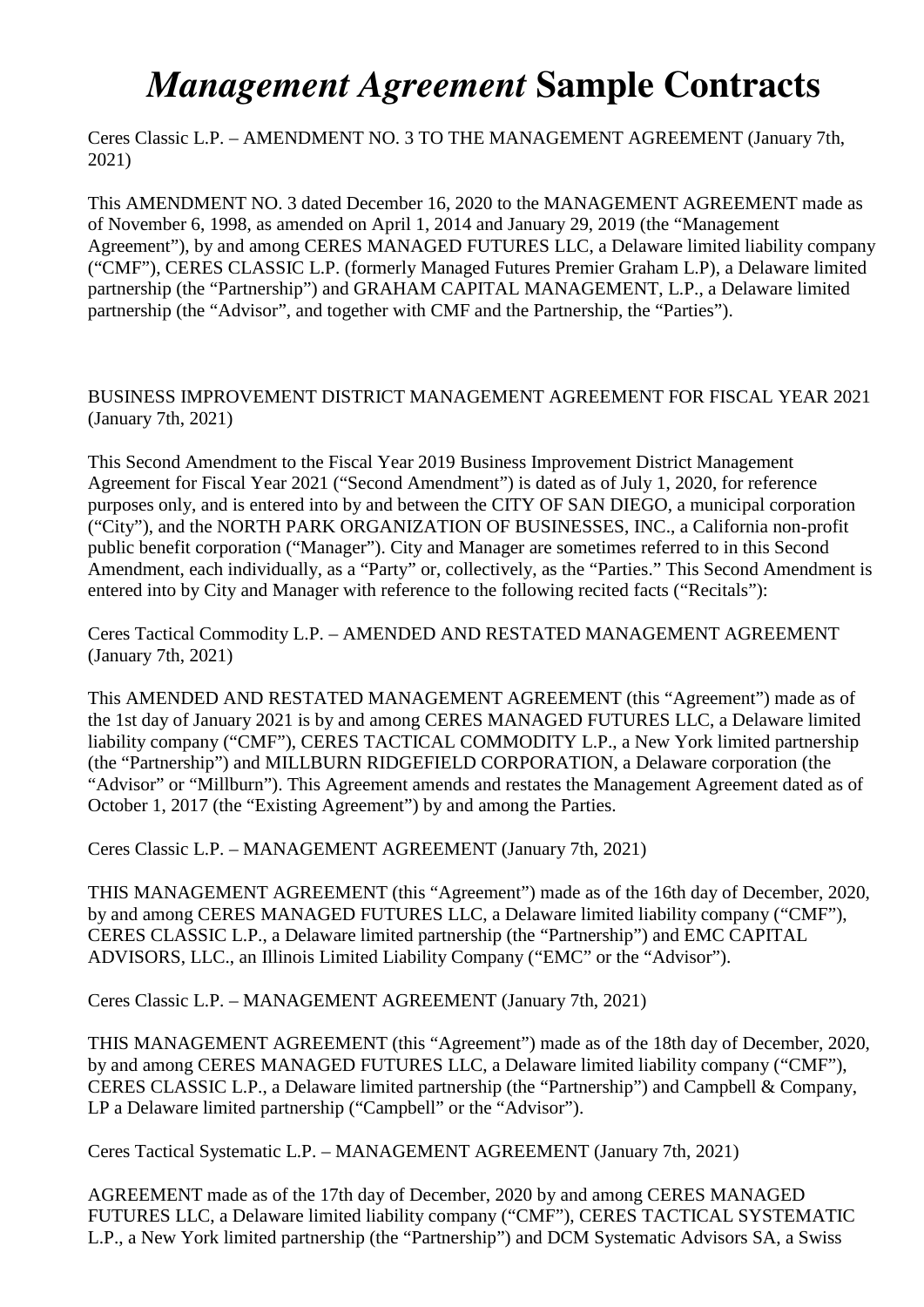"S.A. - Société anonyme" (the "Advisor" or "DCM").

PROTOCOL- ANNEX TO THE DELIVERY PLAN AND ALMO MANAGEMENT AGREEMENT (January 6th, 2021)

The relationship between the authority and the arms length company is defined in the management agreement which sets out the obligations of each party. The detailed document is based on Government guidance and covers:-

Management Agreement for the Operation of (January 6th, 2021)

RMR Mortgage Trust – MANAGEMENT AGREEMENT (January 6th, 2021)

THIS MANAGEMENT AGREEMENT (this "Agreement") is entered into effective as of January 5, 2021 (the "Effective Date"), by and between RMR Mortgage Trust, a Maryland statutory trust (the "Company"), and Tremont Realty Advisors LLC, a Maryland limited liability company (the "Manager"). Capitalized terms used but not defined in this Agreement shall have the meanings given to them in Exhibit A to this Agreement.

American Century Etf Trust – American Century ETF Trust AMENDMENT NO. 6 TO MANAGEMENT AGREEMENT (December 29th, 2020)

THIS AMENDMENT NO. 6 TO MANAGEMENT AGREEMENT ("Amendment") is effective as of the 30th day of November, 2020 (the "Effective Date"), by and between AMERICAN CENTURY ETF TRUST, a Delaware statutory trust (the "Company"), and AMERICAN CENTURY INVESTMENT MANAGEMENT, INC., a Delaware corporation (the "Investment Manager").

Master Portfolio Trust – MANAGEMENT AGREEMENT Legg Mason Partners Fund Advisor, LLC (December 29th, 2020)

This MANAGEMENT AGREEMENT ("Agreement") is made this 31st day of July, 2020, by and between Master Portfolio Trust (the "Trust") and Legg Mason Partners Fund Advisor, LLC, a Delaware limited liability company (the "Manager").

Master Portfolio Trust – MANAGEMENT AGREEMENT Legg Mason Partners Fund Advisor, LLC (December 29th, 2020)

This MANAGEMENT AGREEMENT ("Agreement") is made this 31st day of July, 2020, by and between Master Portfolio Trust (the "Trust") and Legg Mason Partners Fund Advisor, LLC, a Delaware limited liability company (the "Manager").

American Century Etf Trust – American Century ETF Trust AMENDMENT NO. 2 TO MANAGEMENT AGREEMENT (December 29th, 2020)

THIS AMENDMENT NO. 2 TO MANAGEMENT AGREEMENT ("Amendment") is effective as of the 1st day of January, 2021 (the "Effective Date"), by and between AMERICAN CENTURY ETF TRUST, a Delaware statutory trust (the "Company"), and AMERICAN CENTURY INVESTMENT MANAGEMENT, INC., a Delaware corporation (the "Investment Manager").

Kindle File Format Condominium Association Management Agreement (December 28th, 2020)

This is likewise one of the factors by obtaining the soft documents of this condominium association management agreement by online. You might not require more get older to spend to go to the ebook opening as with ease as search for them. In some cases, you likewise pull off not discover the publication condominium association management agreement that you are looking for. It will entirely squander the time.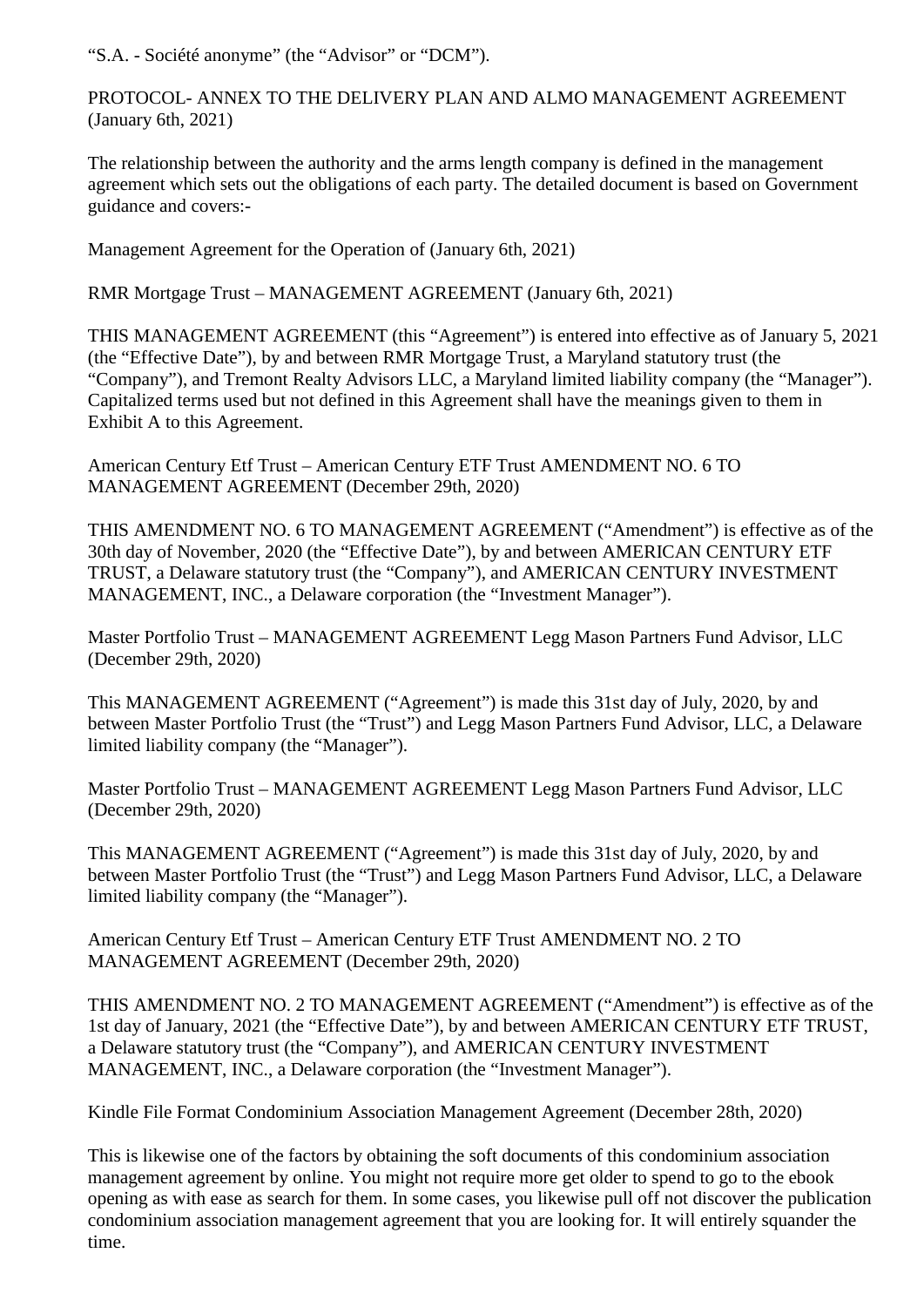## STORMWATER MANAGEMENT AGREEMENT AND DECLARATION OF EASEMENT (December 24th, 2020)

day of \_\_\_\_\_\_\_\_\_\_\_\_\_\_\_\_, 2018 by and between \_\_\_\_\_\_\_\_\_\_\_\_\_\_\_\_\_\_\_\_\_\_\_\_\_\_\_\_\_\_\_, with an address of \_\_\_\_\_\_\_\_\_\_\_\_\_\_\_\_\_\_\_\_\_\_\_\_\_ , Pennsylvania located in Colerain Township (hereinafter referred to as the "Grantor" or "Developer"), and the Township of Colerain, Lancaster County, Pennsylvania, a second class township duly organized under the laws of the Commonwealth of Pennsylvania, with its municipal offices located at 1803 Kirkwood Pike, Kirkwood Pennsylvania (hereinafter referred to as the "Township").

Driven Brands Holdings Inc. – CANADIAN MANAGEMENT AGREEMENT Dated as of July 6, 2020 by and among DRIVEN BRANDS CANADA FUNDING CORPORATION, as Canadian Co-Issuer, THE OTHER SERVICE RECIPIENTS PARTY HERETO, DRIVEN BRANDS CANADA SHARED SERVICES INC., as the Manager, CITIBANK, N.A., as ... (December 22nd, 2020)

This CANADIAN MANAGEMENT AGREEMENT, dated as of July 6, 2020 (as the same may be amended, supplemented or otherwise modified from time to time in accordance with the terms hereof, this "Agreement"), is entered into by and among: DRIVEN BRANDS CANADA FUNDING CORPORATION, a Canadian corporation (the "Canadian Co-Issuer"); CARSTAR CANADA SPV GP CORPORATION, a Canadian corporation ("Canadian CARSTAR GP"), CARSTAR CANADA SPV LP, an Ontario limited partnership ("Canadian CARSTAR"), MAACO CANADA SPV GP CORPORATION, a Canadian corporation ("Canadian Maaco Franchisor GP"), MAACO CANADA SPV LP, an Ontario limited partnership ("Canadian Maaco Franchisor"), MEINEKE CANADA SPV GP CORPORATION, a Canadian corporation ("Canadian Meineke Franchisor GP"), MEINEKE CANADA SPV LP, an Ontario limited partnership ("Canadian Meineke Franchisor"), TAKE 5 CANADA SPV GP CORPORATION, a Canadian corporation ("Canadian Take 5 GP"), TAKE 5 CANADA SPV LP, an Ontario limited partnership ("Canadian Take 5"), GO GLASS F

Driven Brands Holdings Inc. – AMENDMENT AND JOINDER TO MANAGEMENT AGREEMENT (December 22nd, 2020)

THIS AMENDMENT AND JOINDER TO MANAGEMENT AGREEMENT, dated as of October 4, 2019 (this "Amendment and Joinder Agreement"), by and among Driven Brands Funding, LLC, a Delaware limited liability company, ("Issuer"), Driven Product Sourcing LLC, a Delaware limited liability company, Driven Systems LLC, a Delaware limited liability company, 1-800-Radiator Product Sourcing LLC, a Delaware limited liability company, 1-800-Radiator Franchisor SPV LLC, a Delaware limited liability company, Meineke Franchisor SPV LLC, a Delaware limited liability company, Maaco Franchisor SPV LLC, a Delaware limited liability company, Econo Lube Franchisor SPV LLC, a Delaware limited liability company, Drive N Style Franchisor SPV LLC, a Delaware limited liability company, Merlin Franchisor SPV LLC, a Delaware limited liability company, CARSTAR Franchisor SPV LLC, a Delaware limited liability company, Take 5 Franchisor SPV LLC, a Delaware limited liability company, Take 5 Properties SPV LLC, a Delaware limited l

Legg Mason Partners Equity Trust – MANAGEMENT AGREEMENT Legg Mason Partners Fund Advisor, LLC (December 21st, 2020)

This MANAGEMENT AGREEMENT ("Agreement") is made this 31st day of August, 2020, by and between Legg Mason Partners Equity Trust (the "Trust") and Legg Mason Partners Fund Advisor, LLC, a Delaware limited liability company (the "Manager").

Legg Mason Partners Equity Trust – MANAGEMENT AGREEMENT Legg Mason Partners Fund Advisor, LLC (December 21st, 2020)

This MANAGEMENT AGREEMENT ("Agreement") is made this 31st day of July, 2020, by and